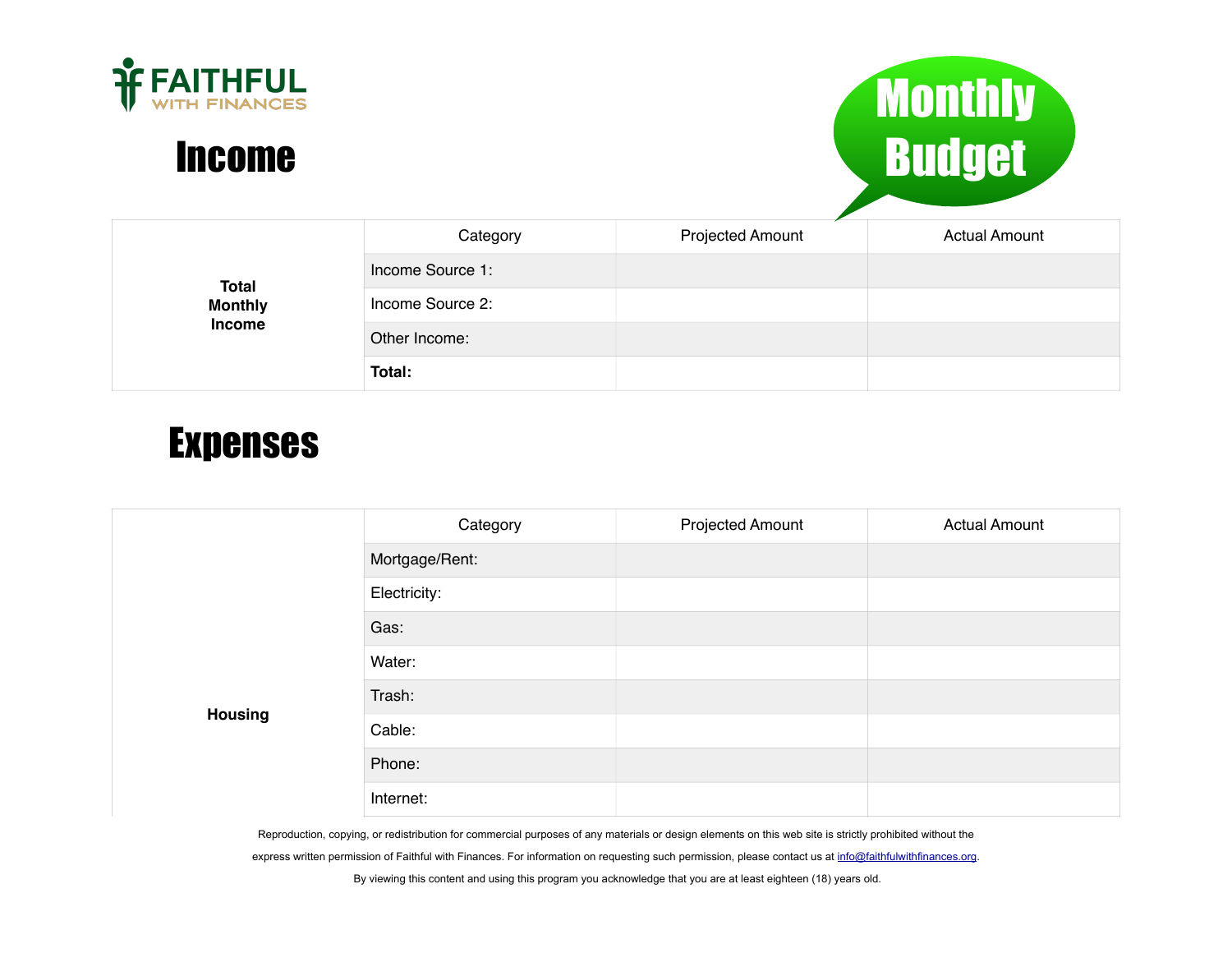| Repairs: |  |
|----------|--|
| Other:   |  |
| Total:   |  |

| Transportation | Category        | <b>Projected Amount</b> | <b>Actual Amount</b> |
|----------------|-----------------|-------------------------|----------------------|
|                | Car Payment 1:  |                         |                      |
|                | Car Payment 2:  |                         |                      |
|                | Auto Insurance: |                         |                      |
|                | Fuel:           |                         |                      |
|                | Repairs:        |                         |                      |
|                | Total:          |                         |                      |

| Personal | Category          | <b>Projected Amount</b> | <b>Actual Amount</b> |
|----------|-------------------|-------------------------|----------------------|
|          | Health Insurance: |                         |                      |
|          | Groceries:        |                         |                      |
|          | Eating Out:       |                         |                      |
|          | Entertainment:    |                         |                      |
|          | Miscellaneous:    |                         |                      |
|          | Total:            |                         |                      |

Reproduction, copying, or redistribution for commercial purposes of any materials or design elements on this web site is strictly prohibited without the express written permission of Faithful with Finances. For information on requesting such permission, please contact us at [info@faithfulwithfinances.org.](mailto:info@faithfulwithfinances.org?subject=)

By viewing this content and using this program you acknowledge that you are at least eighteen (18) years old.